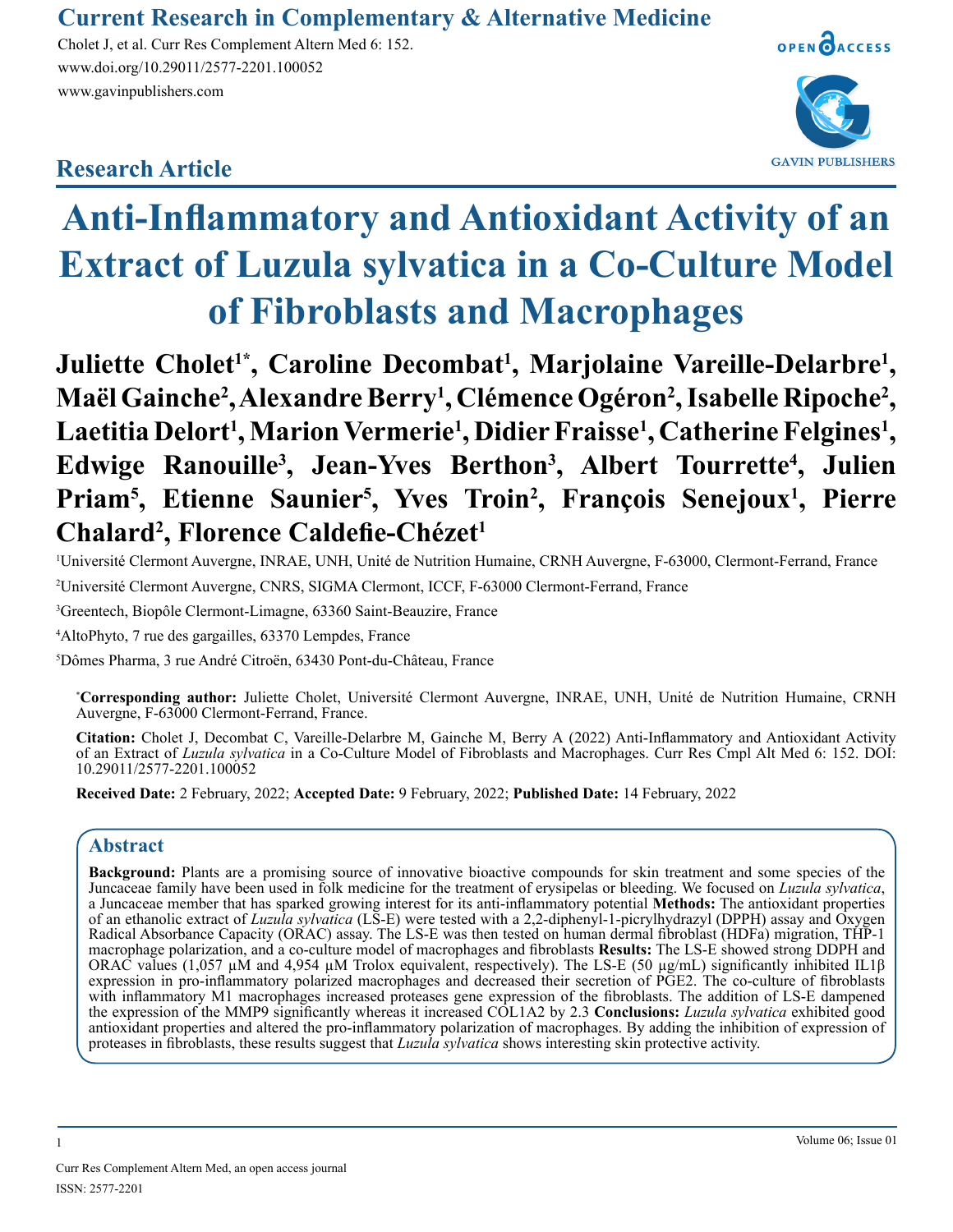**Keywords:** Fibroblasts; Macrophages; *Luzula sylvatica*; Inflammation; Fibrosis; Skin

## **Introduction**

The healing of injured skin is a complex phenomenon. It involves numerous cell types such as keratinocytes, fibroblasts and immune cells. During the pro-inflammatory phase and the granulation phase, the macrophages and their interactions with other cells such as fibroblasts are central. Their phenotype changes over the course of wound healing, from pro-inflammatory M1 profile, characterized by the secretion of pro-inflammatory cytokines such as IL1β, IL6 or TNFα, to a M2 profile, which favor wound healing and angiogenesis. Macrophages are also involved in the capacity of fibroblasts and keratinocytes to produce matrix proteinases and collagens [1-3].

However, although inflammation is part of the normal response of an organism in the course of wound healing, a deregulation might impair the closure of the wound. An impairment in the polarization transition of macrophages, abnormal levels of proteases and inflammatory cytokines or the prolonged presence of neutrophils and an overproduction of Reactive Oxygen Species (ROS) may lead either to a chronic injury or to abnormal closure, with hypertrophic scar development [3,4].

Outside the context of an injury, the skin is also exposed to numerous external (ultraviolet radiation, cigarette smoke, pollution…) and internal (aging) stimuli leading to increased free radical production and inflammation, which cause skin damages and alter its aspect [5,6].

In this regard, plants are a promising source of innovative bioactive compounds for skin treatment and protection with some species or metabolites showing interesting antioxidant, anti-inflammatory and sometimes wound healing or anti-fibrotic activities [7-9]. Among them, the Juncaceae have shown to be an interesting family with anti-inflammatory potential, and some of them have been reported in folk medicine as treatment for skin diseases, such as erysipelas [10,11]. We chose to focus on *Luzula sylvatica.* This species, commonly named Great Wood-Rush, is widely spread in the Auvergne region of France and is found in spring and summer in cool humus-rich woods up to the base of the subalpine zone [12]. It has been little studied to date but showed antioxidant and anti-inflammatory effects on different cell lines, with notably an inhibition of superoxide anion generation [13,14]. In addition, Gainche et al. previously demonstrated that it contained interesting anti-inflammatory and antioxidant compounds, such as luteolin [14].

The aim of the present study was to assess the antioxidant and anti-inflammatory potential of an extract of *Luzula sylvatica* in skin inflammation *in vitro*. This was done with a model a macrophage polarization and a model of co-culture of macrophages and dermal fibroblasts.

#### **Materials and Methods**

#### **Plant Material, Preparation of the Extract and Antioxidant Capacity**

The specimens of *Luzula sylvatica* were collected at Marcenat, France, in August 2017. A voucher specimen (CLF 110940) was deposited after identification at the University of Clermont Auvergne herbarium. Dried aerial parts were powered and then extracted three times with an aqueous solution containing 80% of ethanol (LS-E) for 24 h with a plant/solvent ratio of 1:10 (mass:volume). After filtration, the extract was dried *in vacuo* to obtain a dry extract. For experiments with cells, the powder (LS-E dry extract) was dissolved extemporaneously in DMSO and then further diluted with appropriate culture medium. For control conditions, an equivalent amount of solvent was added in the medium.

The major constituents of the LS-E were determined using LC-MS (UHPLC Ultimate 3000 RSLC chain) and an Orbitrap Q-Exactive (Thermo Scientific) with an Uptisphere C18-3 (250  $x$  4.6 mm, 5  $\mu$ m) column from Interchim, by comparison with analytical standards (Extrasynthèse, France).

The measure of oxygen radical absorbance capacity (ORAC) was done in 96-well plates as described by Gillespie et al. (Gillespie et al., 2007). Fluorescein was used as the fluorescent probe and 2.2'-azobis (2-methylpropionamidine) dihydrochloride (AAPH) as the peroxyl radical generator. The decrease in fluorescence was measured (excitation/emission: 485/530 nm) using a microplate reader (TECAN infinite F200 PRO, Männedorf, Switzerland). The ORAC value of the extract was expressed as μmol of Trolox equivalent (µmol TE) per gram of dry extract.

The DPPH scavenging activity was evaluated according to the method of Meda et al. [15] with slight modifications. Briefly, 10 µL of a solution of the extract (1 mg/mL in methanol) was mixed with 2.5 mL of fresh DPPH solution (25 µg/mL in methanol). After 30 min of incubation, DPPH absorbance was recorded at 515 nm using a spectrophotometer (JASCO V-630). The results were expressed as µmol TE per gram of dry extract.

#### *In vitro* **Wound Healing (Scratch) Test**

Human Dermal Fibroblast cells (HDFa, ATCC® PCS-201- 012™) were grown in DMEM (GIBCO, ThermoFisher Scientific,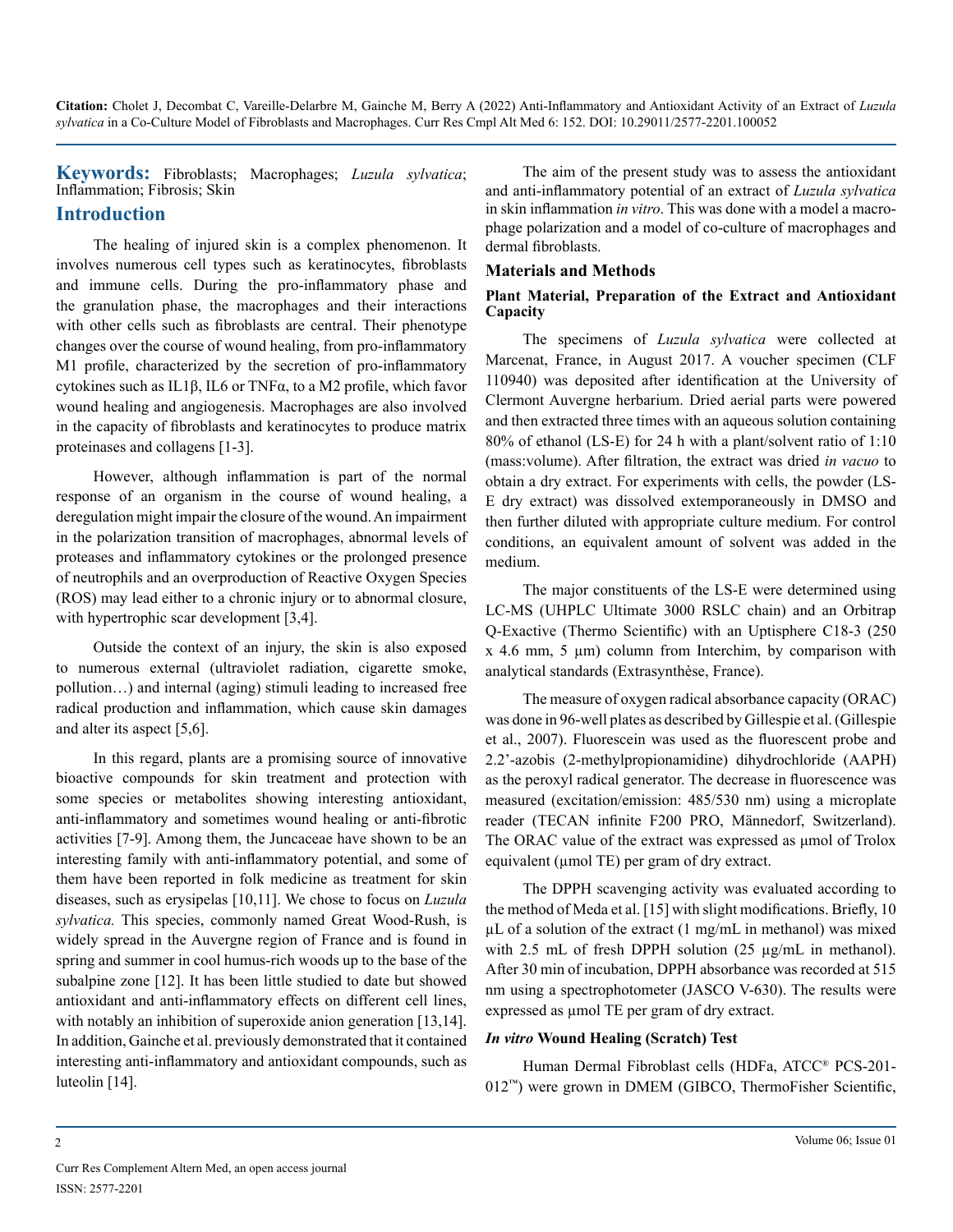Waltham, MA) supplemented with 10% fetal bovine serum (FBS), 50 μg/mL gentamicin and 2 mM glutamine (Gln), at 37°C under 5%  $CO<sub>2</sub>$ , and seeded in 24-wells plate (30 000 cells/well). A breach was made in each well by passing the tip of a sterile cone over the bottom of the well. The culture media was carefully removed, and wells were rinsed with Phosphate Buffer Saline (PBS). DMEM supplemented with 50 μg/mL gentamicin with or without the extract (50  $\mu$ g/mL) was then added to the wells. Allantoin (50  $\mu$ g/ mL, Sigma-Aldrich, Saint Quentin Fallavier, France) was used as a positive control. The surface of the gap was immediately measured with a micrometric ocular and plates were put in an incubator (37 $\degree$ C, 5% CO<sub>2</sub>) for 18 h. The surface was measured again, and the difference between the area at  $t = 0$  h and  $t = 18$  h was expressed as a percentage of recovered surface.

#### **THP-1 cell culture and M1 polarization**

THP-1 (ATCC® TIB-202™) monocytes were cultured at  $37^{\circ}$ C under 5% CO<sub>2</sub> in supplemented RPMI (GIBCO) (FBS 10%, gentamicin 50 μg/mL and Gln 2 mM) at 300 000 cells/mL. For differentiation, THP-1 cells were seeded at 300 000 cell/mL in 6-wells plates or in microporous inserts and incubated with PMA (10 ng/mL). After 3 days, the culture medium was renewed. Following differentiation, unstimulated macrophages (M0) were maintained without additional supplementation. Pro-inflammatory macrophages (M1) were obtained by incubation for 48 h in presence of LPS (1 µg/mL) and IFNγ (10 ng/mL). Thereafter, macrophages cultured in 24-wells plates (M0 or M1) were incubated with or without the extract (50 µg/mL). Supernatants and total RNA were collected for further analyses.

## **HDFa cell culture and co-culture of macrophages with fibroblasts**

HDFa were grown in DMEM (GIBCO) supplemented with 10% FBS, 50 μg/mL gentamicin and 2 mM Gln, at 37°C under 5%  $CO<sub>2</sub>$ , and coated in 12-wells plate (30, 000 cells/mL). Inserts containing M0 or M1 macrophages were then placed in wells with coated HDFa. Co-cultures were incubated at  $37^{\circ}$ C under  $5\%$  CO<sub>2</sub> for 24 h. Extract (50  $\mu$ g/mL) was added or not and supernatants as well as the total mRNA of HDFa were harvested after 24 h.

#### **Analyses of supernatants**

The PGE2 secreted in the culture media of THP-1 macrophages co-cultured or not with HDFa was assessed with an ELISA kit, following the instructions of the manufacturer (R&D systems, Bio-Techne, Lille, France). Likewise, the collagen I (Pro-Collagen I alpha 1) and the TIMP-1 secreted in the culture media of co-cultures was assessed with ELISA kits (R&D systems).

#### **Analyses of gene expression**

Trizol (Invitrogen, Thermo Fisher Scientific) was used to collect total RNA and 1µg per sample was treated with DNAse I (Invitrogen, Thermo Fisher Scientific). The RT was undertaken with the MultiScribe reverse transcriptase (High Capacity cDNA Reverse Transcription Kit, Applied Biosystems, Thermo Fisher Scientific) using the StepOne Real-Time PCR System (Applied Biosystems).

Gene expression analysis expression was done with the StepOne by qPCR, using SybRGreen reagent (Thermo Fisher Scientific). The analysis was conducted on 5 genes for the macrophages (IL1B, COX2, IL6, TNFA, IL10), 7 genes for the HDFa (MMP9, MMP2, MMP1, COL1A2, TNFA, CCL2, CXCL1) and 2 reference genes (18S rRNA; GAPDH) for both cell lines. The relative quantification method ( $RQ = 2-\Delta\Delta CT$ ) was used to compute the relative gene expression with  $\Delta \Delta CT = [\Delta CT]$  (sample 1) -  $\Delta CT$  (sample2)] and  $\Delta CT$  = [CT(target gene) – geometric mean CT (reference genes)].

#### **Statistical analyses**

Results were expressed as mean +/- standard error. Statistical analyses were performed using R software (version 3.6.1). The normality of the variables was assessed by the Shapiro–Wilk test and their homoscedasticity by Bartlett's test. Comparisons between two groups were made by a t-test or the Wilcoxon-Mann-Whitney test when normality was rejected. Values with  $p < 0.05$ were considered significant.

#### **Results and Discussion**

#### **Composition and Antioxidant Properties of the LS-E**

During the inflammatory phase of wound healing, ROS are produced by leucocytes, especially neutrophils and macrophages, and by fibroblasts as well to ensure the clearance of pathogens. The production of ROS can also be increased with aging, as a chronic inflammation has been observed in the elderly population [5]. The detoxification of ROS in healing skin is of high importance, to avoid pathological scarring for example [16] and can also prevent several skin defects such as wrinkling, photoaging or drying [17]. We therefore measured the antioxidant capacity of the LS-E with an ORAC and a DPPH assay. The extract exhibited strong ORAC value (4954  $\pm$  12.1 µM TE) and DPPH value (1057  $\pm$  11.9 µM TE), hence showing a strong antioxidant capacity.

This is consistent with previous studies which have already highlighted the antioxidant properties of some Juncaceae species and their compounds, such as *Juncus acutus* and *Juncus maritimus* [18,19]. Moreover, the identification of major compounds of *Luzula sylvatica* shown in Table 1 highlighted the presence of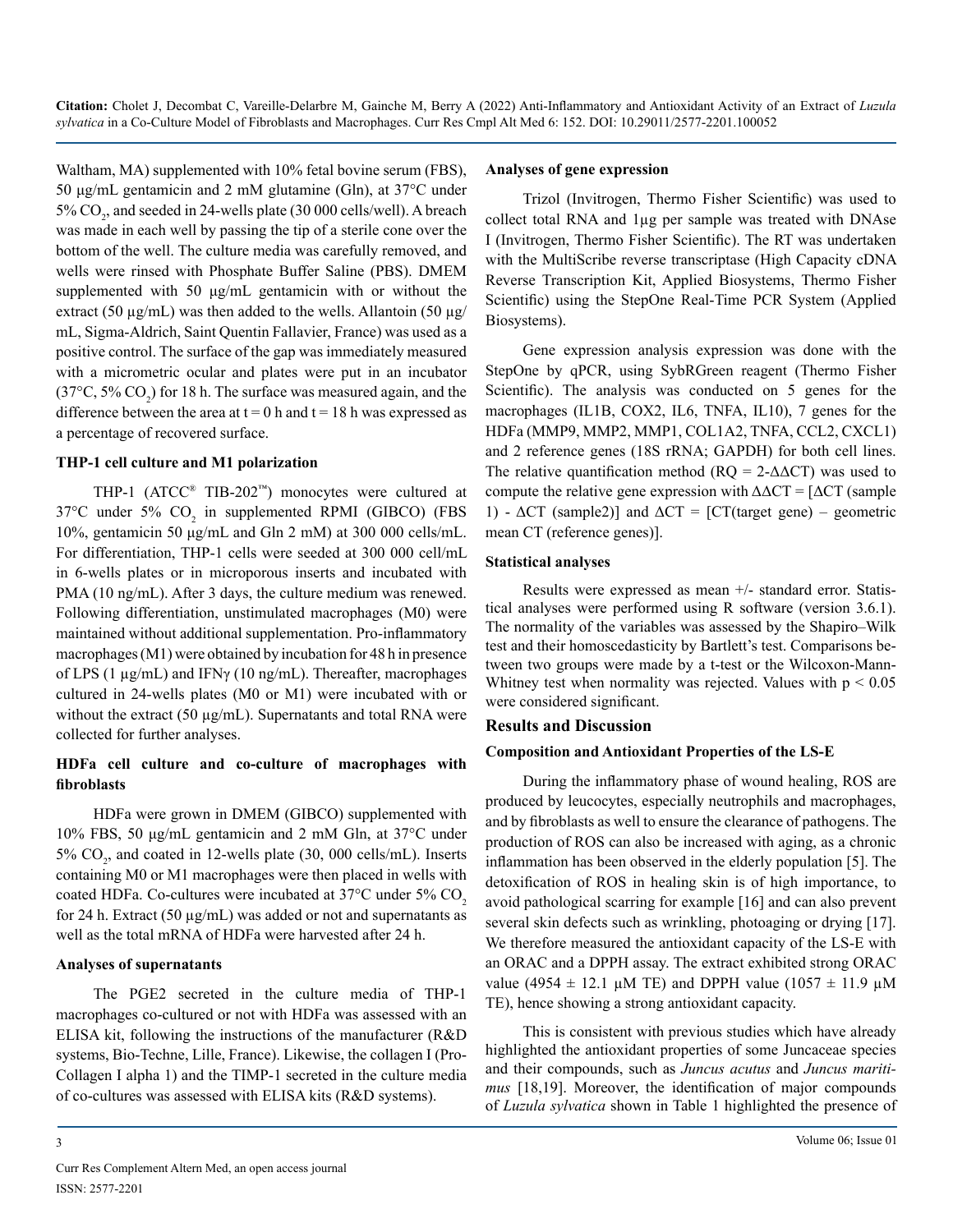| N                                                                                      | $Rta$ (min) | $M-H_{\text{exp}}(m/z)$ | MS <sup>2</sup> fragment (m/z)           | Compound                        |
|----------------------------------------------------------------------------------------|-------------|-------------------------|------------------------------------------|---------------------------------|
|                                                                                        | 3.85        | 191.0547                | $191^{\rm b}$ / 85 / 127 / 173 / 59      | <b>Ouinic</b> acid              |
| $\overline{c}$                                                                         | 3.93        | 341.1086                | $89^{\rm b}$ / 59 / 341 / 71 / 119       | Saccharose                      |
| 3                                                                                      | 6.78        | 191.0189                | $111^b / 87 / 85 / 191 / 129$            | Citric acid                     |
| 4                                                                                      | 12.97       | 353.0875                | $191^{\circ}$ / 353 / 161 / 85 / 127     | Chlorogenic acid                |
| 5                                                                                      | 14.31       | 353.0876                | $191^{\circ}$ / 353 / 161 / 85 / 127     | Cryptochlorogenic acid          |
| 6                                                                                      | 17.05       | 609.1459                | $300^{\circ}$ / 609 / 271 / 255 / 179    | Quercetin-3-O-rutinoside        |
| 7                                                                                      | 18.45       | 463.0882                | 300b/463/271/255/151                     | Quercetin-3-O-glucoside         |
| 8                                                                                      | 19.00       | 447.0928                | 285 <sup>b</sup> / 593 / 327 / 133 / 151 | Luteolin-7-O-glucoside          |
| 9                                                                                      | 35.99       | 415.1031                | $415^{\circ}$ / 253 / 161 / 179 / 135    | Ananasate                       |
|                                                                                        | 36.50       | 287.0563                | $151b$ /153 / 136 / 135/288              | 5,7,3',5'-tetrahydroxyflavanone |
| 11                                                                                     | 38.35       | 285.0404                | 285 <sup>b</sup> /133/151/175/199        | Luteolin                        |
| <sup>a</sup> Retention time: <sup>b</sup> Fragment with the highest relative intensity |             |                         |                                          |                                 |

polyphenols, known for their antioxidant capacities [20]. Luteolin in particular was shown to be a flavone with good antioxidant and anti-inflammatory property as well [21]. Ananasate was also identified as an interesting antioxidant compound [14,22].

 Retention time; **<sup>b</sup>** Fragment with the highest relative intensity

**Table 1:** Major constituents of the extract of *Luzula sylvatica*. All compounds were identified according to standard data (reference).

#### **Effect of the LS-E on fibroblasts migration**

A scratch test was performed to assess the effect of the LS-E on fibroblast migration. The percentage of surface recovered was determined after 18 h of incubation (time needed for complete recovering in presence of allantoin 50 µg/mL). At that time, the breach in the cells incubated without the extract was reduced by around 25%  $(\pm 1\%)$  (Figure 1). In presence of the LS-E (50 µg/mL) the area was reduced by 35.5% (± 5.9%). This is somehow comparable to what has been observed with other vegetal extracts. Schmidt et al. found that ethanolic extracts of Brazilian plants used in folk medicine for wound healing stimulated migration of mouse fibroblasts by 4.68 to 79.9% after 12 h of incubation, and some extracts even prevented fibroblasts migration [23]. Here the extract tended to improve the migration ( $p = 0.1$ ), with a mean improvement of 10% compared to Control.



**Figure 1:** Migration of HDFa incubated with or without LS-E (50µg/mL) for 18 h. Allantoin (50 µg/mL) was used as a positive control. Results were expressed as mean  $\%$   $\pm$  standard error of the initial breach area covered after 18 h of incubation, n = 3 independent experiments.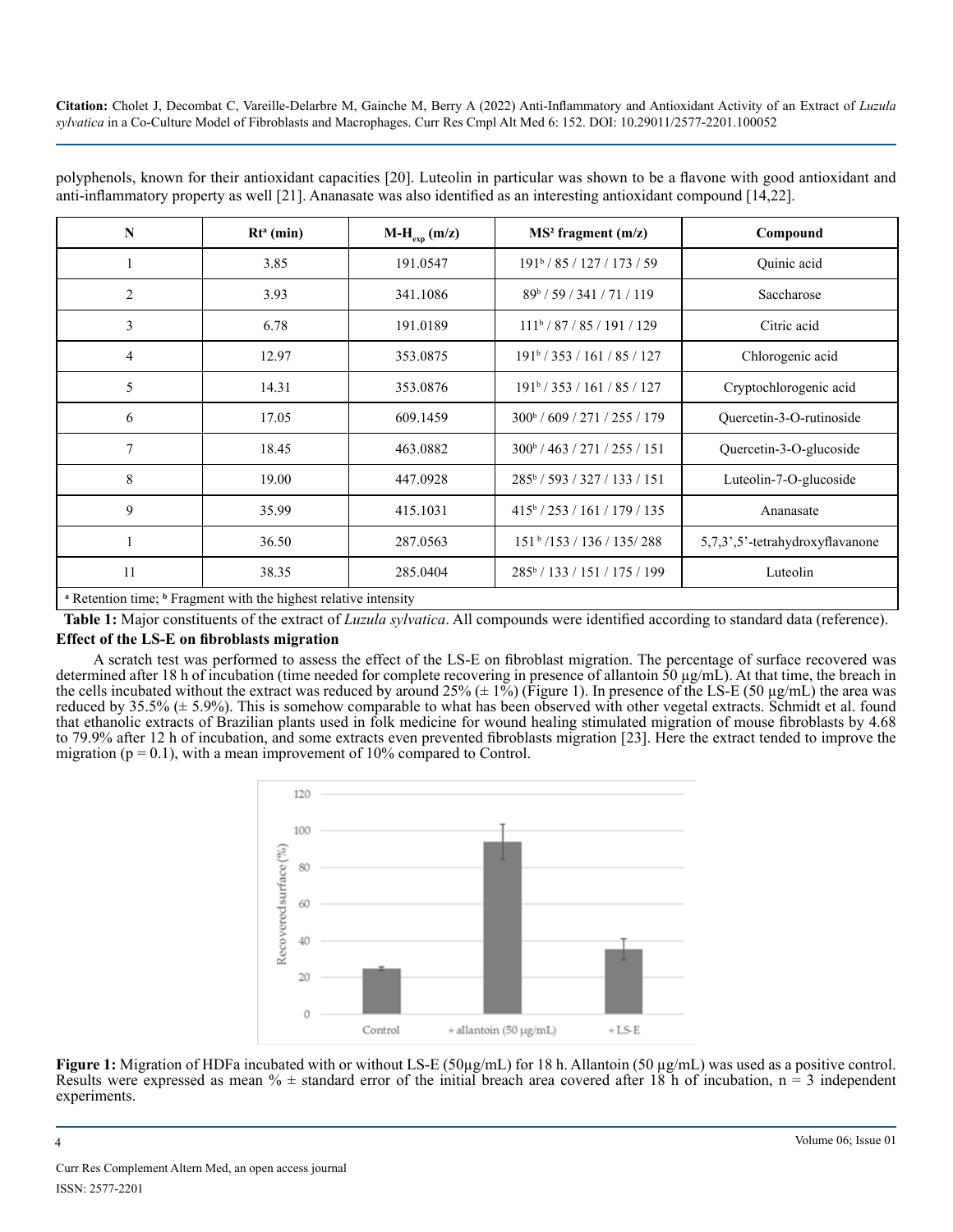#### **The LS-E affected the macrophage polarization**

We then decided to study the effect of the extract in a co-culture model of dermal fibroblasts and macrophages. The inflammatory phase of wound healing was characterized by a differentiation and polarization of newly recruited monocytes into inflammatory M1 macrophages. These M1 macrophages initiate matrix damage and inflammatory response. Without oversimplifying because polarization is more a spectrum than a binary M1 versus healing M2 status, the duration of M1 profile at the expense of M2 macrophages can impair the closure of the wound and delay termination of the inflammation [24,25].

The monocytic THP-1 cell line was used to obtain either activated neutral M0 macrophages or pro-inflammatory M1 macrophages. The expression of inflammatory markers was significantly upregulated in M1 macrophages compared to M0 (Figure 2A). IL1β had the strongest increase, its expression being multiplied by 121 in M1 compared to M0. The expression of COX-2 was increased by 3.6, and the expression of IL6 and TNF $\alpha$ by 45.5 and 47.3, respectively. The expression of IL10 was not affected by M1 polarization. Accordingly, the secretion of IL1β and PGE2 was increased in the culture media of M1 macrophages (Figure 3).

The LS-E was able to act on some of the main features of M1 induced THP-1 in our model. It strongly inhibited the expression of IL1β and tended to decrease TNFα expression as well (Figure 2B). Although no effect on COX-2 expression was detected, the LS-E decreased the secretion of PGE2 by M1 macrophages. The effect on the secretion of IL1β could not be determined, as its production quickly decreased at the end of polarization (Figure 3). The IL1β is a major pro-inflammatory cytokine and the PGE2 is an important mediator of inflammation [26,27]. Therefore, the LS-E showed a strong anti-inflammatory effect regarding macrophage polarization. Furthermore, we showed that the LS-E contained several compounds of interest, including luteolin. Luteolin has been found to inhibit IL1β expression in polarized RAW264.7 cells [28] and so the activity observed with LS-E might partly be allocated to the presence of luteolin.

Further analyses would be required to determine if it dampens the pro-inflammatory potential of M1 macrophages or is able to favor a M2-like phenotype, although we did not observe an effect on IL10 expression.



**Figure 2**: Relative gene expression of (a) M1 THP-1 macrophages vs M0 THP-1 macrophages after 72 h of polarization and (b) M1 THP-1 macrophages incubated with LS-E (50  $\mu$ g/mL) for 24 h vs M1 THP-1 macrophages alone. Results were expressed as mean fold change  $\pm$  standard error. \*: p < 0.05, n = 4 independent experiments.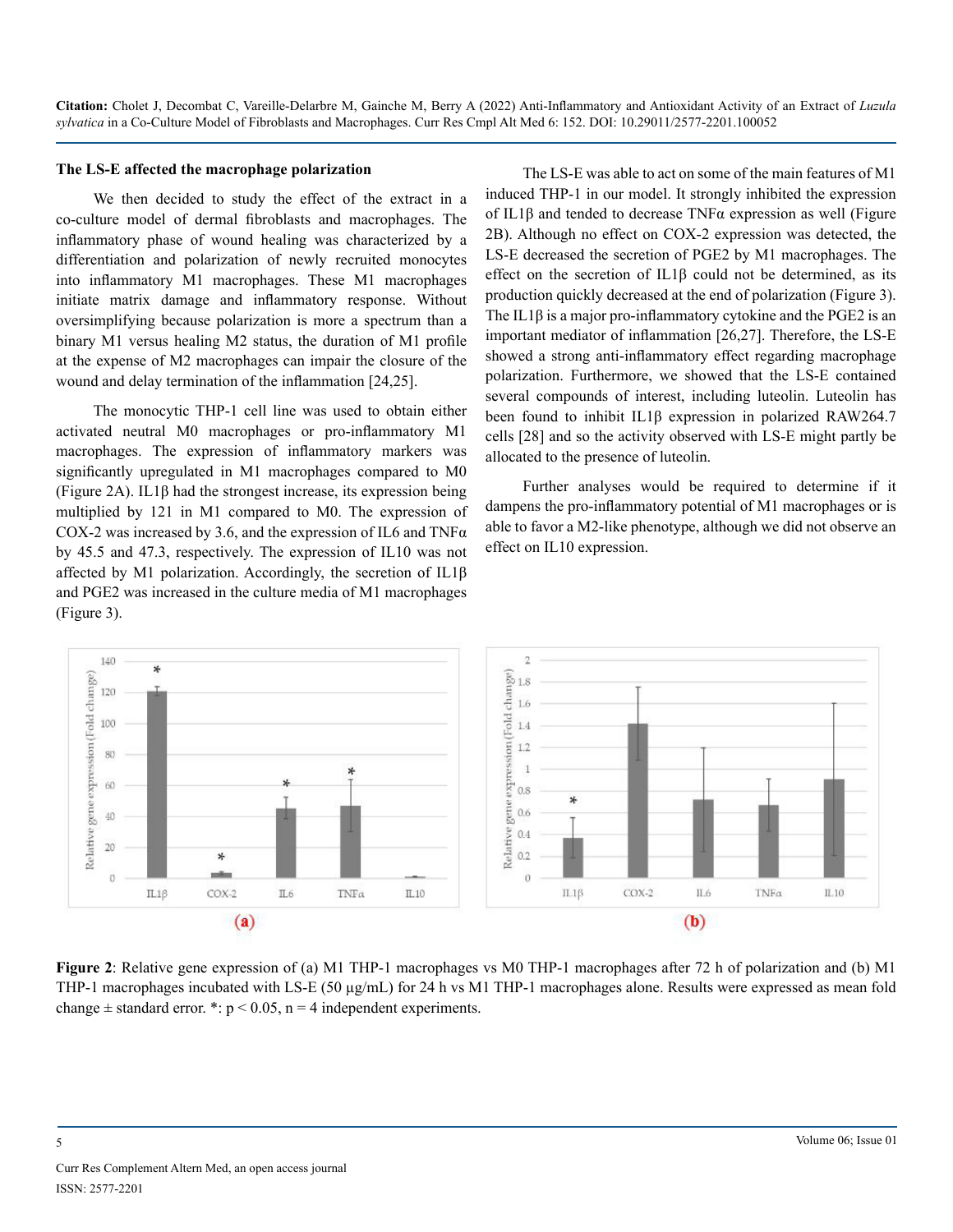

**Figure 3:** (**a**) IL1β concentration and; (**b**) PGE2 concentration in the culture media of M0 or M1 THP- 1 macrophages incubated with or without LS-E (50 µg/mL) for 24 h. Results were expressed as mean  $\pm$  standard error  $.*$ : p<0.05, \*\*: p < 0.01 n = 3-4 independent experiments. ND: Not Detected.

#### **Anti-inflammatory effect in a fibroblasts-macrophages co-culture model**

The HDFa were then co-cultured with M0 or M1 THP-1 macrophages and the effect of the LS-E (50 µg/mL) was observed.

First, the impact of the co-culture and LS-E on fibroblasts gene expression was determined (Figure 4). As expected, the dialogue between M1 macrophages and HDFa increased the expressions of MMP and chemokines among the latter (Figure 4a). The expression of the proteases MMP1 and MMP9 was higher in HDFa incubated with M1 compared with HDFa incubated with M0 (x17 and x348), as well as the expression of CCL2, CXCL1 and of the cytokine TNF $\alpha$  (x4.8, x3.7, x4.6, respectively). This is consistent with what was observed by Ploeger et al.: when they stimulated HDF with paracrine factors from M1 macrophages, the expression of MMP1 and CCL2 was increased [29]. The addition of LS-E drastically decreased the fibroblasts expression of the MMP9 (x0.02), which was previously significantly increased by the presence of M1 macrophages (Figure 4b). The addition of LS-E also decreased the expression of other MMP, although not significantly and increased the expression of COL1A2. The effect of the extract on MMP9 could be attributed to the presence of luteolin and quercetin, as both have previously been shown to inhibit this protease expression on various cell lines [30,31]. The dampening of MMP expression could indicate a matrix protection role of the LS-E, as the expression of proteases is involved in the degradation of the skin matrix during inflammation and skin aging [32,33]. In addition, the expression of MMP9 is in particular associated with non-healing wounds [34]. Thus, the LS-E could be of interest for the prevention of skin matrix degradation by inhibiting proteases expression while increasing that of collagen (COL1A2, x2.1 compared to HDFa with M1 and without LS-E).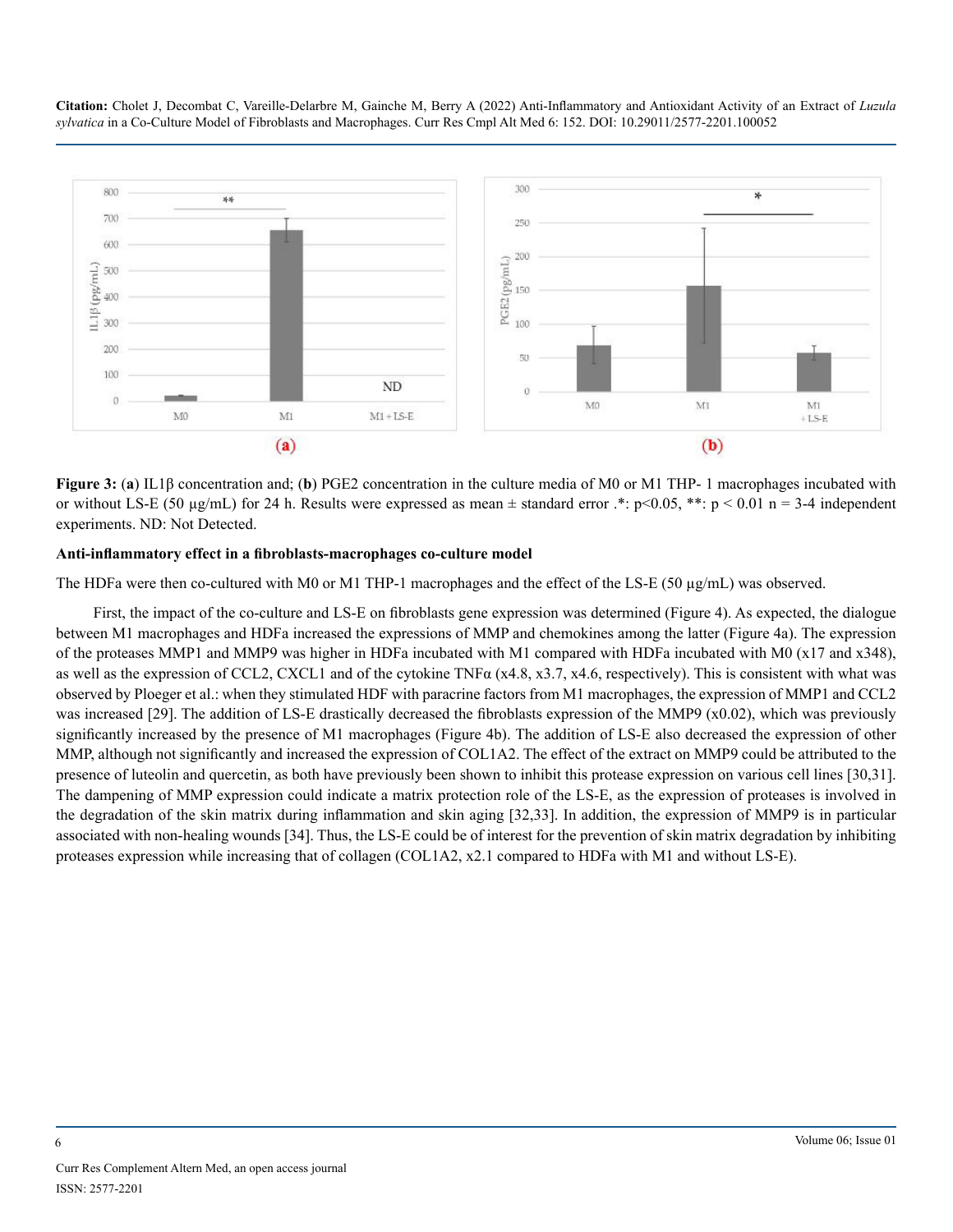





**Figure 4.** Relative gene expression in HDFa incubated with M0 or M1 THP-1 macrophages and with or without LS-E (50 µg/mL) for 24 h. (a) HDF + M1 vs HDF + M0 and (b) HDF + M1 +LS-E vs HDF + M1. Results were expressed as mean fold change  $\pm$  standard error, \*:  $p < 0.05$ ,  $n = 4$  independent experiments.

Finally, we analyzed the supernatants of the co-culture of fibroblasts with M0 macrophages *versus* with M1 macrophages. The coculture with M1 macrophages and the addition of the LS-E did not seem to affect the production of TIMP-1, a major inhibitor of MMPs and of collagen 1 (Figure 5b and 5c). The lack of concordance between COL1A2 expression and collagen 1 secretion might be due to a delay between gene induction and protein secretion, as previous studies showed it may took up to 48h of delay before observing a change in the protein secretion [35], although it should be investigated further before concluding on this point.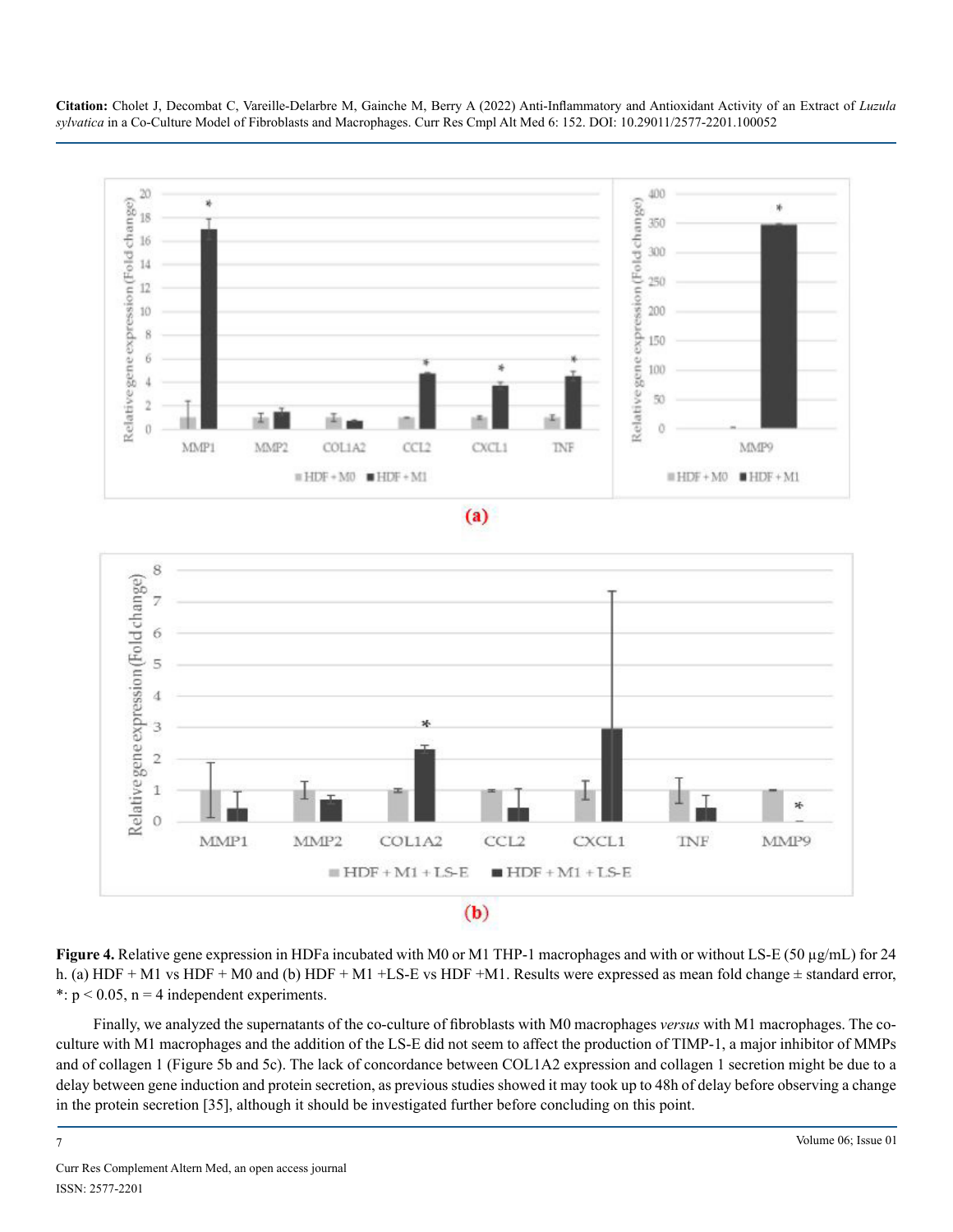The secretion of PGE2 was increased in the medium of HDFa incubated with M1 compared to incubation with M0 macrophages. It was also higher than in the culture media of M1 grown alone (1655 pg/mL vs 157 pg/mL) (Figures 5a and 5b). The PGE2 secretion was strongly dampened by the LS-E, although we could not determine if that was the result of its action on THP-1, as previously observed, or a direct effect on fibroblasts. However, this demonstrates a strong anti-inflammatory effect of the LS-E with regards to the secretion of lipid mediator, as the secretion of PGE2 is linked to the exacerbation of the inflammatory response [36].



**Figure 5:** Concentration of: (**a**) PGE2; (**b**) TIMP-1 and (**c**) collagen I in the culture media of HDFa incubated with M0 or M1 THP-1 macrophages and with or without LS-E (50  $\mu$ g/mL) for 24 h. Results were expressed as mean  $\pm$  standard error, \*: p < 0.05, n = 3 independent experiments.

# **Conclusions**

To conclude, the LS-E showed excellent antioxidant potential regarding the DPPH and ORAC values obtained as well as interesting anti-inflammatory properties, with an effect on macrophage polarization and on the co-culture of fibroblasts and macrophages. Thus, *Luzula sylvatica* might be of great interest in the inhibition of skin inflammation and the protection of skin matrix via notably the inhibition of the MMP9 expression and of PGE2 secretion. These properties might be attributable at least in part to the presence of luteolin and quercetin in our extract, as they are already known for various anti-inflammatory effects.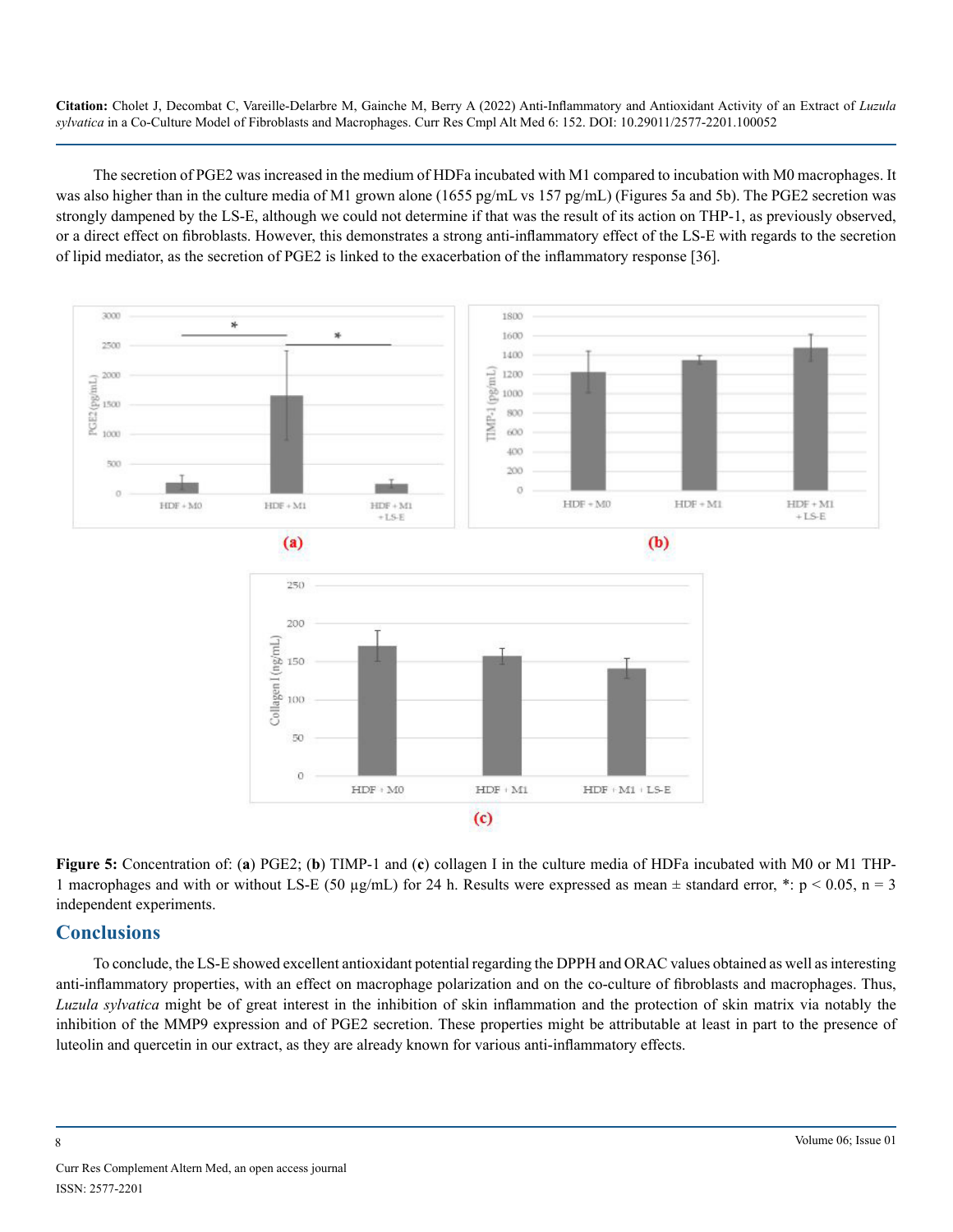## **Funding**

This work was co-supported by the European Union through the European Funds for Regional Development (FRI cluster 2 Plantinauv), the Regional Council of Auvergne Rhône Alpes (Conseil Régional d'Auvergne Rhône Alpes), the European Regional Development Fund, Greentech, and Dômes Pharma. This research was financed by the French government IDEX-ISITE initiative 16-IDEX-0001 (CAP20-25).

#### **References**

- **1.** [Delavary BM, van der Veer WM, van Egmond M, Niessen FB, Beelen](https://pubmed.ncbi.nlm.nih.gov/21281986/)  [RHJ \(2011\) Macrophages in Skin Injury and Repair. Immunobiology](https://pubmed.ncbi.nlm.nih.gov/21281986/)  [216: 753–762.](https://pubmed.ncbi.nlm.nih.gov/21281986/)
- **2.** [Rodero MP, Khosrotehrani K \(2010\) Skin Wound Healing Modulation](https://pubmed.ncbi.nlm.nih.gov/20830235/)  [by Macrophages. Int J Clin Exp Pathol 3: 643–653.](https://pubmed.ncbi.nlm.nih.gov/20830235/)
- **3.** [Stramer BM, Mori R, Martin P \(2007\) The Inflammation–Fibrosis Link?](https://pubmed.ncbi.nlm.nih.gov/17435786/)  [A Jekyll and Hyde Role for Blood Cells during Wound Repair. J Invest](https://pubmed.ncbi.nlm.nih.gov/17435786/) [Dermatol 127: 1009–1017.](https://pubmed.ncbi.nlm.nih.gov/17435786/)
- **4.** [Larouche J, Sheoran S, Maruyama K, Martino MM \(2018\) Immune](https://pubmed.ncbi.nlm.nih.gov/29984112/)  [Regulation of Skin Wound Healing: Mechanisms and Novel](https://pubmed.ncbi.nlm.nih.gov/29984112/)  [Therapeutic Targets. Adv Wound Care 7: 209–231.](https://pubmed.ncbi.nlm.nih.gov/29984112/)
- **5.** [Zuo L, Prather ER, Stetskiv M, Garrison DE, Meade JR, et al. \(2019\)](https://pubmed.ncbi.nlm.nih.gov/31510091/)  [Inflammaging and Oxidative Stress in Human Diseases: From](https://pubmed.ncbi.nlm.nih.gov/31510091/)  [Molecular Mechanisms to Novel Treatments. Int J Mol Sci 20: 4472.](https://pubmed.ncbi.nlm.nih.gov/31510091/)
- **6.** [Ratz-Lyko A, Arct J, Pytkowska K \(2012\) Methods for Evaluation of](https://pubmed.ncbi.nlm.nih.gov/22093040/)  [Cosmetic Antioxidant Capacity. Skin Res Technol 18: 421–430](https://pubmed.ncbi.nlm.nih.gov/22093040/).
- **7.** [Baumann L \(2007\) Skin Ageing and Its Treatment. J Pathol 211: 241–](https://pubmed.ncbi.nlm.nih.gov/17200942/) [251](https://pubmed.ncbi.nlm.nih.gov/17200942/).
- **8.** [Davis SC, Perez R. \(2009\) Cosmeceuticals and Natural Products:](https://pubmed.ncbi.nlm.nih.gov/19695483/)  [Wound Healing. Clin Dermatol 27: 502–506](https://pubmed.ncbi.nlm.nih.gov/19695483/).
- **9.** [Horton JA, Li F, Chung EJ, Hudak K, White A, et al. \(2013\) Quercetin](https://pubmed.ncbi.nlm.nih.gov/23819596/)  [Inhibits Radiation-Induced Skin Fibrosis. Radiat Res 180: 205-215](https://pubmed.ncbi.nlm.nih.gov/23819596/).
- **10.** [El-Hilaly J, Hmammouchi M, Lyoussi B \(2003\) Ethnobotanical Studies](https://pubmed.ncbi.nlm.nih.gov/12738079/)  [and Economic Evaluation of Medicinal Plants in Taounate Province](https://pubmed.ncbi.nlm.nih.gov/12738079/)  [\(Northern Morocco\). J Ethnopharmacol 86: 149–158](https://pubmed.ncbi.nlm.nih.gov/12738079/).
- **11.** [Mazzei, R, Leonti M, Spadafora S, Patitucci A, Tagarelli G \(2020\) A](https://pubmed.ncbi.nlm.nih.gov/31790819/)  [Review of the Antimicrobial Potential of Herbal Drugs Used in Popular](https://pubmed.ncbi.nlm.nih.gov/31790819/)  [Italian Medicine \(1850s–1950s\) to Treat Bacterial Skin Diseases. J](https://pubmed.ncbi.nlm.nih.gov/31790819/) [Ethnopharmacol 250:112443](https://pubmed.ncbi.nlm.nih.gov/31790819/).
- **12.** Antonetti P, Brugel E, Kessler F, Barbe JP, Tort M. (2006) Atlas de La Flore d'Auvergne; Conservatoire botanique national du Massif central. ISBN 2-9524722-0-3.
- **13.** [Tóth, B, Chang FR, Hwang TL, Szappanos Á, Mándi A, et al. \(2017\) A.](https://pubmed.ncbi.nlm.nih.gov/27940118/) [Screening of Luzula Species Native to the Carpathian Basin for Anti-](https://pubmed.ncbi.nlm.nih.gov/27940118/)[Inflammatory Activity and Bioactivity-Guided Isolation of Compounds](https://pubmed.ncbi.nlm.nih.gov/27940118/)  [from Luzula Luzuloides \(Lam.\) Dandy & Wilmott. Fitoterapia 116:](https://pubmed.ncbi.nlm.nih.gov/27940118/)  [131–138](https://pubmed.ncbi.nlm.nih.gov/27940118/).
- **14.** [Gainche M, Ripoche I, Senejoux F, Cholet J, Ogeron C, et al. \(2020\)](https://pubmed.ncbi.nlm.nih.gov/32443866/)  [Anti-Inflammatory and Cytotoxic Potential of New Phenanthrenoids](https://pubmed.ncbi.nlm.nih.gov/32443866/)  from *Luzula Sylvatica*[. Molecules 25: 2372.](https://pubmed.ncbi.nlm.nih.gov/32443866/)
- **15.** [Meda NR, Fraisse D, Gnoula C, Vivier M, Felgines C, et al. \(2017\)](https://link.springer.com/article/10.1007/s00217-017-2873-7)  [Characterization of Antioxidants from Detarium Microcarpum Guill.](https://link.springer.com/article/10.1007/s00217-017-2873-7)  [et Perr. Leaves Using HPLC-DAD Coupled with Pre-Column DPPH](https://link.springer.com/article/10.1007/s00217-017-2873-7)  [Assay. Eur Food Res Technol 243: 1659–1666.](https://link.springer.com/article/10.1007/s00217-017-2873-7)
- **16.** [auf dem Keller U, Kümin A, Braun S, Werner S \(2006\) Reactive](https://pubmed.ncbi.nlm.nih.gov/17069017/)  [Oxygen Species and Their Detoxification in Healing Skin Wounds. J](https://pubmed.ncbi.nlm.nih.gov/17069017/) [Investig Dermatol Symp Proc 11: 106–111.](https://pubmed.ncbi.nlm.nih.gov/17069017/)
- **17.** [Kusumawati I, Indrayanto G \(2013\) Natural Antioxidants in Cosmetics.](https://www.sciencedirect.com/science/article/abs/pii/B9780444596031000151)  [In Studies in Natural Products Chemistry 40: 485–505](https://www.sciencedirect.com/science/article/abs/pii/B9780444596031000151).
- **18.** [Behery FA, Naeem ZE, Maatooq GT, Amer MM, Ahmed AF \(2013\) A](https://pubmed.ncbi.nlm.nih.gov/22360833/) [Novel Antioxidant Phenanthrenoid Dimer from](https://pubmed.ncbi.nlm.nih.gov/22360833/) *Juncus Acutus* L. Nat [Prod Res 27: 155–163](https://pubmed.ncbi.nlm.nih.gov/22360833/).
- **19.** [Rodrigues M.J, Gangadhar KN, Zengin G, Mollica A, Varela J, et](https://pubmed.ncbi.nlm.nih.gov/28400325/) [al. \(2017\) Juncaceae Species as Sources of Innovative Bioactive](https://pubmed.ncbi.nlm.nih.gov/28400325/)  [Compounds for the Food Industry:](https://pubmed.ncbi.nlm.nih.gov/28400325/) *In Vitro* Antioxidant Activity, [Neuroprotective Properties and in Silico Studies. Food Chem Toxicol](https://pubmed.ncbi.nlm.nih.gov/28400325/) [107: 590–596.](https://pubmed.ncbi.nlm.nih.gov/28400325/)
- **20.** [Heim KE, Tagliaferro AR, Bobilya DJ \(2002\) Flavonoid Antioxidants:](https://pubmed.ncbi.nlm.nih.gov/12550068/)  [Chemistry, Metabolism and Structure-Activity Relationships. J Nutr](https://pubmed.ncbi.nlm.nih.gov/12550068/)  [Biochem 13: 572–584](https://pubmed.ncbi.nlm.nih.gov/12550068/).
- **21.** [Seelinger G, Merfort I, Schempp CM \(2008\) Anti-Oxidant, Anti-](https://pubmed.ncbi.nlm.nih.gov/18937165/)[Inflammatory and Anti-Allergic Activities of Luteolin. Planta Med 74:](https://pubmed.ncbi.nlm.nih.gov/18937165/)  [1667–1677](https://pubmed.ncbi.nlm.nih.gov/18937165/).
- **22.** [El-Demerdash FM, Baghdadi HH, Ghanem NF, Mhanna AB \(2020\)](https://pubmed.ncbi.nlm.nih.gov/33010469/)  [Nephroprotective Role of Bromelain against Oxidative Injury Induced](https://pubmed.ncbi.nlm.nih.gov/33010469/)  [by Aluminium in Rats. Environ Toxicol Pharmacol 80: 103509](https://pubmed.ncbi.nlm.nih.gov/33010469/).
- **23.** [Schmidt C, Fronza M, Goettert M, Geller F, Luik S, et al. \(2009\)](https://pubmed.ncbi.nlm.nih.gov/19429323/)  [Biological Studies on Brazilian Plants Used in Wound Healing. J](https://pubmed.ncbi.nlm.nih.gov/19429323/)  [Ethnopharmacol, 122: 523–532.](https://pubmed.ncbi.nlm.nih.gov/19429323/)
- **24.** [Mantovani A, Biswas SK, Galdiero MR, Sica A, Locati M \(2013\)](https://pubmed.ncbi.nlm.nih.gov/23096265/)  [Macrophage Plasticity and Polarization in Tissue Repair and](https://pubmed.ncbi.nlm.nih.gov/23096265/)  [Remodelling. J Pathol 229: 176–185](https://pubmed.ncbi.nlm.nih.gov/23096265/).
- **25.** [Sindrilaru A, Peters T, Wieschalka S, Baican C, Baican A, et al. \(2011\)](https://pubmed.ncbi.nlm.nih.gov/21317534/)  [An Unrestrained Proinflammatory M1 Macrophage Population Induced](https://pubmed.ncbi.nlm.nih.gov/21317534/)  [by Iron Impairs Wound Healing in Humans and Mice. J Clin Invest 121:](https://pubmed.ncbi.nlm.nih.gov/21317534/) [985–997](https://pubmed.ncbi.nlm.nih.gov/21317534/).
- **26.** [Dinarello CA, Simon A, van der Meer JW \(2012\) Treating Inflammation](https://pubmed.ncbi.nlm.nih.gov/22850787/)  [by Blocking Interleukin-1 in a Broad Spectrum of Diseases. Nat Rev](https://pubmed.ncbi.nlm.nih.gov/22850787/)  [Drug Discov 11: 633–652.](https://pubmed.ncbi.nlm.nih.gov/22850787/)
- **27.** [Zhou J, Zhao Y, Simonenko V, Xu JJ, Liu K, et al. \(2017\) Simultaneous](https://pubmed.ncbi.nlm.nih.gov/29113333/)  [Silencing of TGF-b1 and COX-2 Reduces Human Skin Hypertrophic](https://pubmed.ncbi.nlm.nih.gov/29113333/)  [Scar through Activation of Fibroblast Apoptosis. Oncotarget 8: 80651-](https://pubmed.ncbi.nlm.nih.gov/29113333/) [80665](https://pubmed.ncbi.nlm.nih.gov/29113333/).
- **28.** [Wang S, Cao M, Xu S, Zhang J, Wang Z, et al. \(2017\) Effect of Luteolin](https://www.sciencedirect.com/science/article/abs/pii/S1756464617300907)  [on Inflammatory Responses in RAW264.7 Macrophages Activated](https://www.sciencedirect.com/science/article/abs/pii/S1756464617300907)  [with LPS and IFN-γ. J Funct Foods 32: 123–130](https://www.sciencedirect.com/science/article/abs/pii/S1756464617300907).
- **29.** [Ploeger DT, Hosper NA, Schipper M, Koerts JA, de Rond S, et al.](https://pubmed.ncbi.nlm.nih.gov/23601247/) [\(2013\) Cell Plasticity in Wound Healing: Paracrine Factors of M1/ M2](https://pubmed.ncbi.nlm.nih.gov/23601247/)  [Polarized Macrophages Influence the Phenotypical State of Dermal](https://pubmed.ncbi.nlm.nih.gov/23601247/)  [Fibroblasts. Cell Commun Signal 11: 29](https://pubmed.ncbi.nlm.nih.gov/23601247/).
- **30.** [Yao X, Jiang W, Yu D, Yan Z \(2019\) Luteolin Inhibits Proliferation and](https://pubmed.ncbi.nlm.nih.gov/30663726/)  [Induces Apoptosis of Human Melanoma Cells](https://pubmed.ncbi.nlm.nih.gov/30663726/) *in Vivo* and *in Vitro* by [Suppressing MMP-2 and MMP-9 through the PI3K/AKT Pathway.](https://pubmed.ncbi.nlm.nih.gov/30663726/) [Food Funct 10: 703–712](https://pubmed.ncbi.nlm.nih.gov/30663726/).